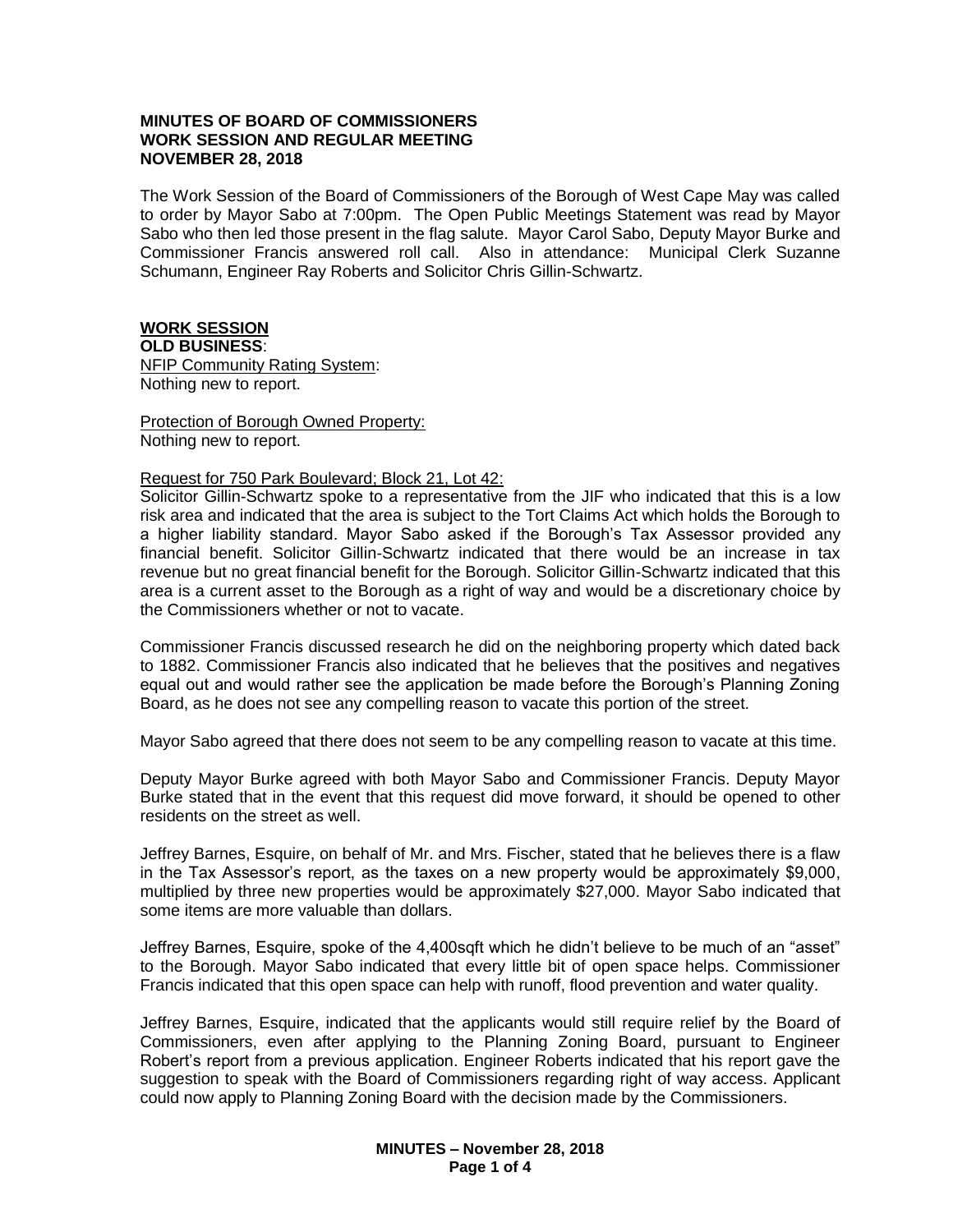Jeffrey Barnes, Esquire, indicated that the applicants would be willing to cover all financial liabilities for the vacation.

Barbara Fischer, 750 Park Boulevard, spoke of her love and compassion for her property over the last 23 years, including caring for the additional 25' of property. Ms. Fischer expressed her need for a larger house for her family and a smaller yard to maintain. Ms. Fischer expressed her sadness and disappointment in the Borough's decision. Mayor Sabo reminded Ms. Fischer that she is not precluded from submitting an application to the Borough's Planning Zoning Board. Ms. Fischer indicated that she is aware of how a certain Board Member feels about her plan and believes the decision of the Planning Zoning Board will be biased.

Solicitor Gillin-Schwartz stated that the Board of Commissioners can only consider the request for street vacation and cannot act on an application for a subdivision.

Stephen Fischer, 750 Park Boulevard, spoke of the Burgin subdivision which was approved.

Kevin O'Neill, 747 Maple Avenue, spoke of his family home which was once a rancher before his family required bigger space. Mr. O'Neill expressed safety concerns with three more driveways being added to park Boulevard and agrees with the Commissioners that it is not always about the tax revenue.

### Environmental Resource Inventory:

Clerk Schumann asked Solicitor Gillin-Schwartz if there was any action which the Board of Commissioners needed to take, as the Environmental Resource Inventory was approved by the Borough's Planning Zoning Board. Solicitor Gillin-Schwartz believed that all actions have been taken and will confirm.

## **NEW BUSINESS:**

# Environmental Commission Request – Green Chip Recycling:

Janet Payne from the Borough's Environmental Commission spoke about a proposal received from a company to come in during a one-day event in the spring for residents to recycle e-waste such as computers. Part of the proposal provides for compensation based on weight for certain items which can be collected during this event. Solicitor Gillin-Schwartz suggested some additional language to cover the Borough for legal purposes. Ms. Payne will request the proposal be revised and will provide a revised proposal to the Clerk once available.

#### Request for Street Vacation – Morrison Avenue:

Marcello Mogavero spoke of a property which he purchased on Morrison Avenue to build a single family home on. The current approvals for the lot, which include DEP approvals, would require taking down a very large Oak tree in order to install septic to the property. Mr. Mogavero expressed interested in saving said tree and requested moving the septic over into a portion of Third Avenue which would require a street vacation in order to do so.

#### Street Opening Hardship Request – 1 Willow Avenue:

Marcello Mogavero requested a street opening request for Willow Avenue so that he could connect a new home to natural gas, as the home was designed and appliances purchased for natural gas connection. The street was paved in 2014 and is under moratorium until September 30, 2019. Engineer Roberts indicated that the Borough can grant a hardship if they wish and the repair would be required to be milled and repaved. The Board of Commissioners agreed to grant this request. Clerk Schumann indicated that a Resolution for this approval will be on the agenda for the December  $5<sup>th</sup>$  meeting.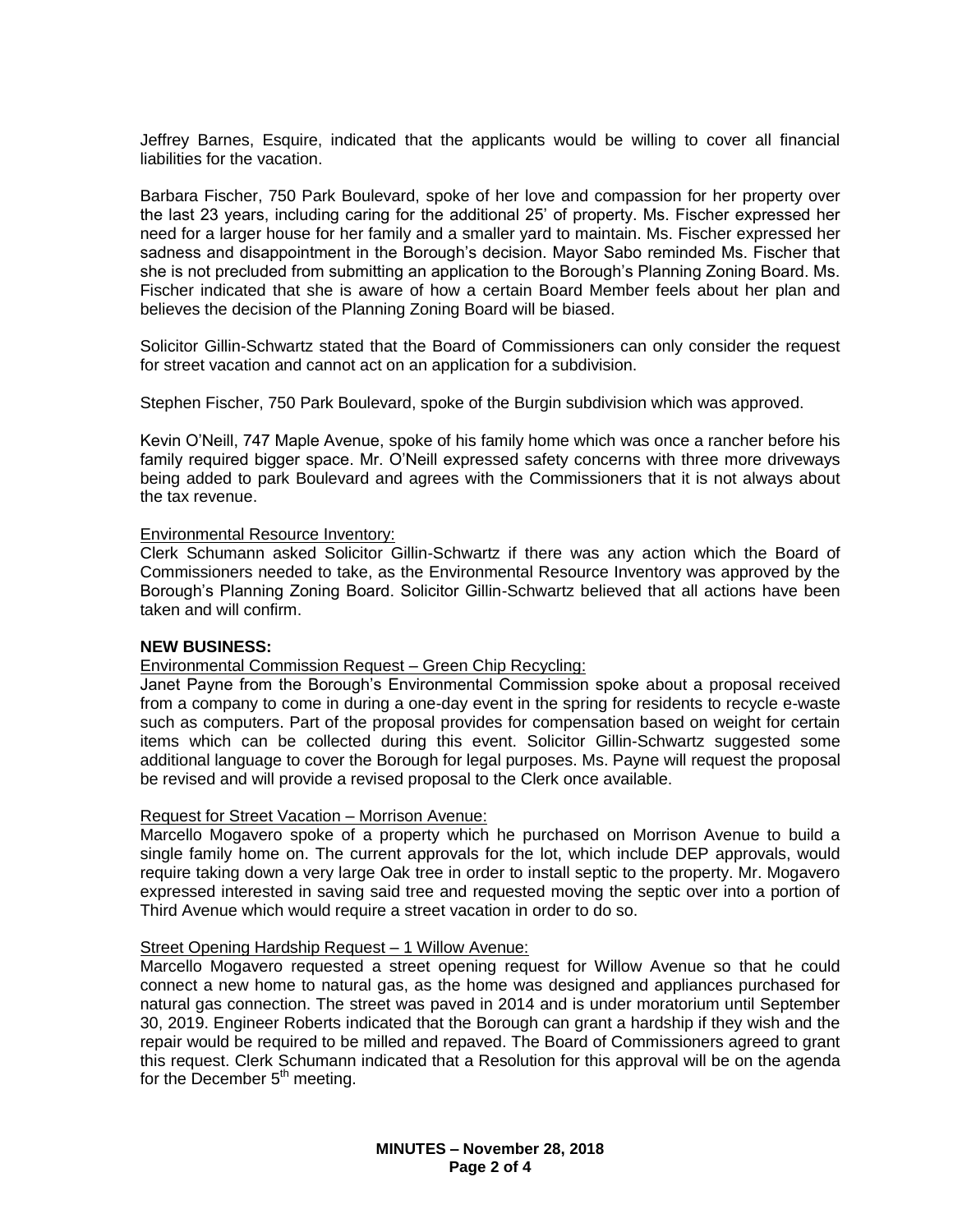# **PUBLIC PORTION:**

Kevin O'Neill, 747 Maple Avenue, asked the Commissioners to confirm that Mr. Cicchitti's request for a street vacation was denied. Deputy Mayor Burke confirmed. Mr. O'Neill questioned Mr. Cicchitti's intentions, assuming the request would have been for safety concerns, which was denied by the Commissioners. Deputy Mayor Burke spoke of parking pilings that were placed on the property which raised concerns.

Mr. O'Neill spoke of another request several years ago on Central Avenue for purposes of beautification which was a steadfast denial by the Commissioners. This information is another request for a street vacation which was denied by the Commissioners.

Jeffrey Barnes, Esquire and William Sweeney, Land Surveyor, on behalf of Mr. and Mrs. Fischer, spoke of the history of this area, including the designated railroad and continuation of Central Avenue which was never vacated. Mr. Barnes confirmed that Mr. and Mrs. Fischer are willing to pay all costs associated with this request.

The Work Session concluded at 7:32pm.

### **REGULAR MEETING**

**CONSENT AGENDA**: On motion of Deputy Mayor Burke, seconded by Commissioner Francis, the following Consent Agenda was unanimously approved on roll call vote.

Minutes:

November 7, 2018 – Work Session and Regular Meeting November 7, 2018 – Closed Session

Ordinances for Introduction and Publication: NONE

Resolutions:

- 188-18 Authorize Special Event Permits Cape May New Jersey State Film Festival
- 189-18 Release of Unexpended Escrow Fees Susan McGrail
- 190-18 Authorizing Appropriation Transfers During the Last Two Months of the Fiscal Year (Water Sewer Budget)
- 191-18 Amending Resolution 185-18 Authorizing Appropriation Transfers During the Last Two Months of the Fiscal Year (Municipal Budget)
- 192-18 Extending the Date for Issuance or Denial to the Highest Qualified Bid for One New Plenary Retail Consumption License for the Sale of Alcoholic Beverages in the Borough of West Cape May and the Terms of Issuance
- 193-18 Amending the Employee Policy and Procedures Manual of the Borough of West Cape May
- 194-18 Closed Session (Contractual Matters Reconstruction of Leaming Avenue)
- 195-18 Bill Payment

# **NON-CONSENT AGENDA**

Ordinances for Second Reading and Public Hearing: NONE

Resolutions: NONE

# **COMMISSIONER REPORTS**